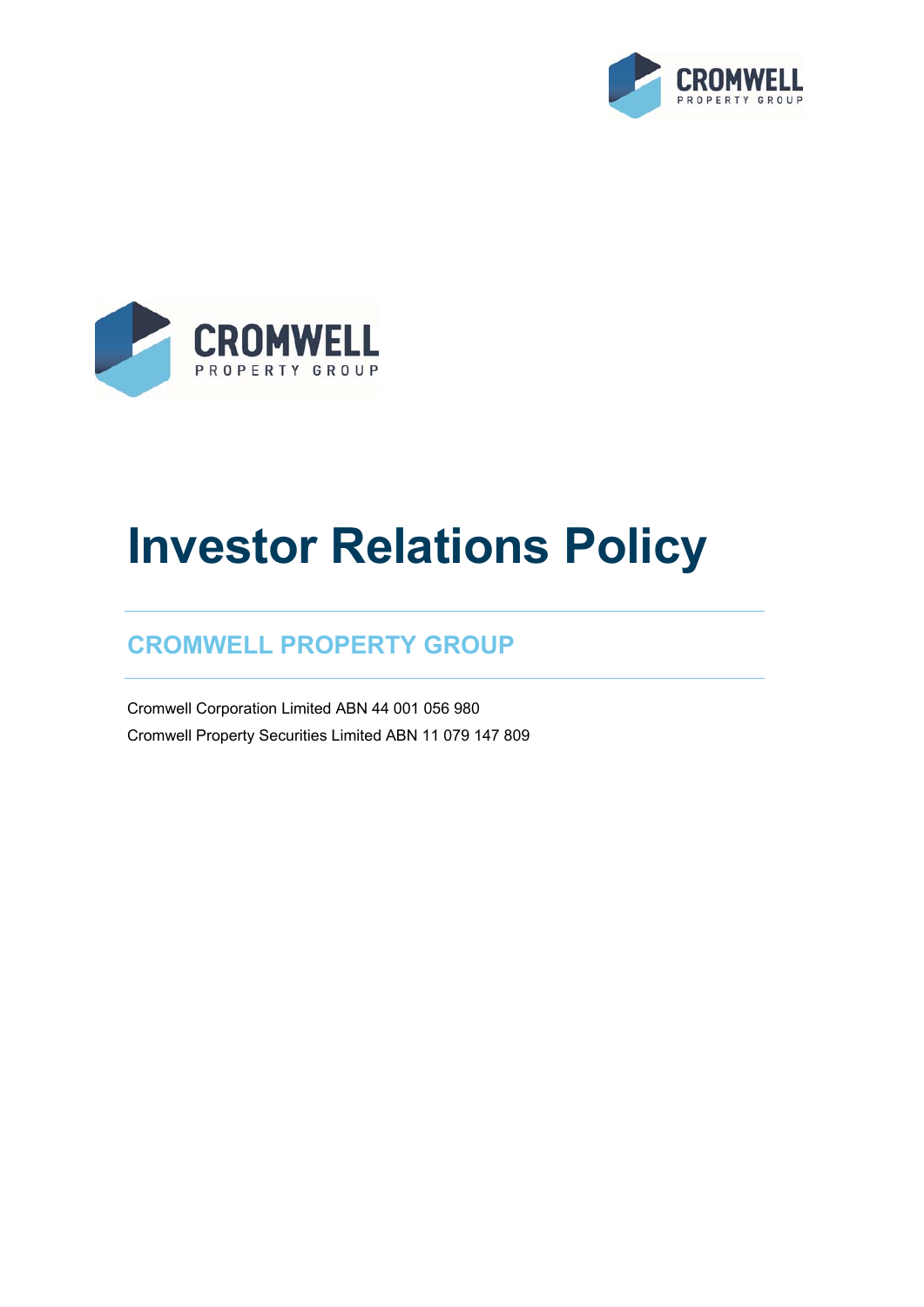

# **Investor Relations Policy**

# **1. Introduction**

- a) Cromwell Property Group (Cromwell or Group) comprises Cromwell Corporation Limited (CCL) and the Cromwell Diversified Property Trust (Trust) (the responsible entity of which is Cromwell Property Securities Limited (CPS)), and subsidiaries of those entities. The units in the Trust are stapled to ordinary shares in CCL and trade jointly on the Australian Securities Exchange (ASX) as Cromwell Property Group stapled securities (ASX:CMW).
- b) Under the ASX Listing Rules, a listed entity must continuously disclose price sensitive information to the market. Price sensitive information is information that a reasonable person would expect to have a material effect on the price or value of an entity's securities.
- c) The disclosure obligation is given legislative force under the *Corporations Act 2001* (Cth) (Corporations Act).
- d) Cromwell is committed to complying with the continuous disclosure obligations contained in the ASX Listing Rules and the Corporations Act.
- e) This Policy reflects the ASX Corporate Governance Council's *Corporate Governance Principles and Recommendations (4th edition),* is referred to in Cromwell's Corporate Governance Statement and should be read in conjunction with Cromwell's Market Disclosure Protocol.

# **2. Objective**

The purpose of the Policy is to:

- a) ensure that Cromwell has effective two-way communication with all Cromwell securityholders (institutional and retail) and other financial market participants;
- b) ensure that Cromwell gives all Cromwell securityholders and other financial market participants easy and timely access to balanced and understandable information about Cromwell's business, governance, financial performance and prospects;
- c) ensure that Cromwell securityholders can easily participate in general meetings and are encouraged to do so; and
- d) detail how questions from Cromwell securityholders about Cromwell will be dealt with.

# **3. Application of the Investor Relations Policy**

The Investor Relations Policy is subject to annual Board review and approval.

The Policy applies to all Directors of Cromwell and its subsidiaries as well as officers, employees and consultants of the Group and its subsidiaries.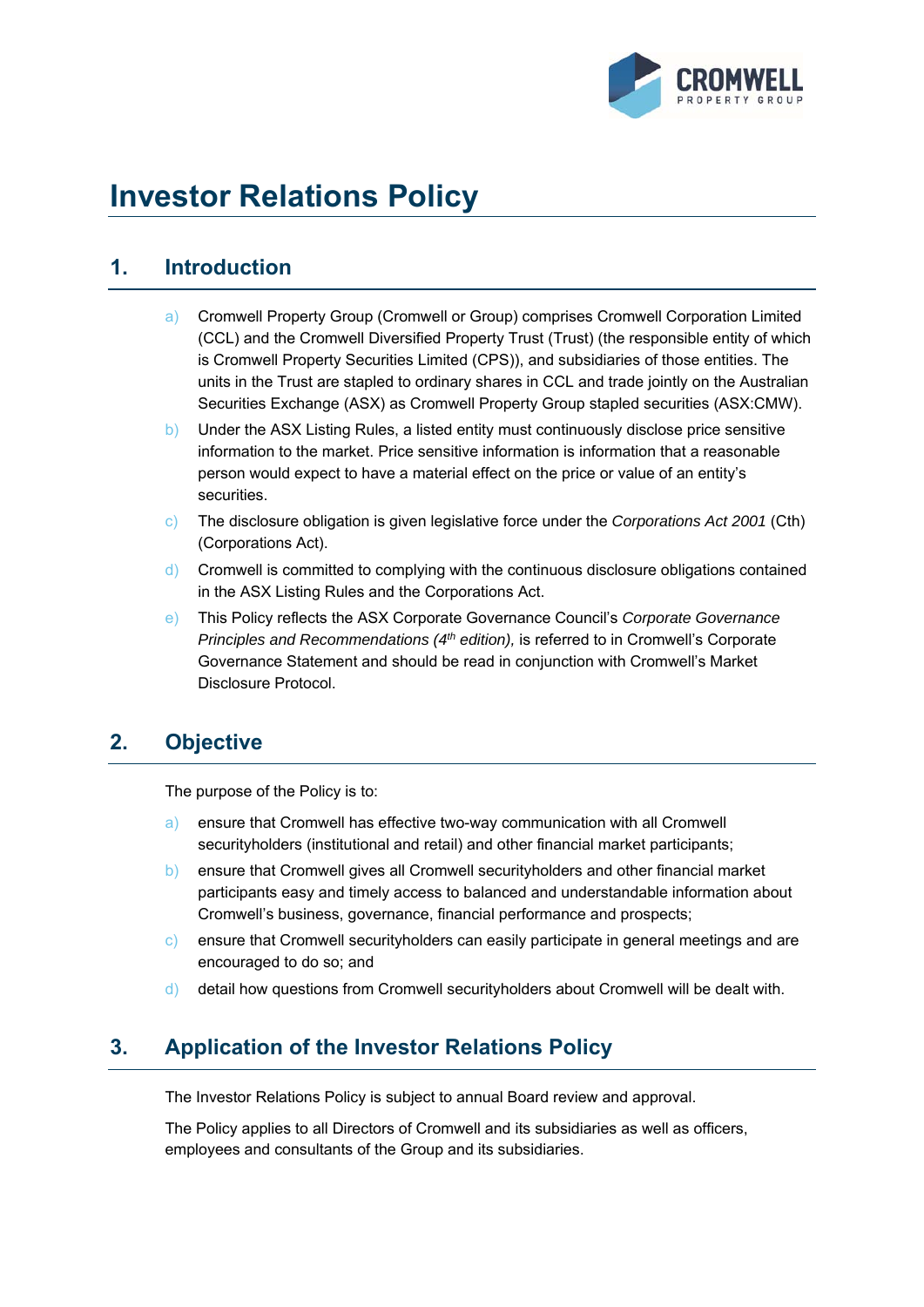

# **4. Methods of communication**

Information will be communicated to securityholders through the following ways:

#### **4.1 ASX announcements**

All price sensitive information is released to the ASX before being distributed to the wider market.

All announcements and other information released to the ASX will be placed on Cromwell's website (www.cromwellpropertygroup.com) as soon as practicable after release to the ASX.

#### **4.2 Website**

Cromwell's website, www.cromwellpropertygroup.com, is the primary tool to communicate rapidly with securityholders, and acts as a source of meaningful and current information about the Group.

Cromwell will place on its website all ASX announcements and relevant news releases and any other information that is an official release of material information to the market as soon as reasonably practicable after such information is released to the ASX.

#### **4.3 Email**

Securityholders may elect to receive securityholder communications from Cromwell via email. Securityholders can register for this service by contacting the Group's registry – Link Market Services Limited. Contact details are listed on Cromwell's website at www.cromwellpropertygroup.com/contact. Registered securityholders will receive an email advice with a link to the relevant part of the Cromwell or registry website when distributions are paid, annual reports and annual updates are released and when notices of meeting and other securityholder communications are sent.

A securityholder may change their communication election at any time by revisiting www.linkmarketservices.com.au and following the instructions.

It is the responsibility of the securityholder to maintain a current email account and email address and to notify Cromwell's registry – Link Market Services Limited – of any changes to these details.

#### **4.4 Post**

Cromwell regularly communicates with securityholders via post and will continue to do so where a securityholder has not elected to use an electronic form of communication.

To assist Cromwell with its commitment to the environment and its focus on cost control, Cromwell encourages its securityholders to receive communications electronically.

Cromwell's Sustainability reporting outlines how initiatives like this are helping Cromwell become a more sustainable business. Cromwell's Sustainability Report is prepared annually and made available on the Cromwell website at www.cromwellpropertygroup.com/sustainability.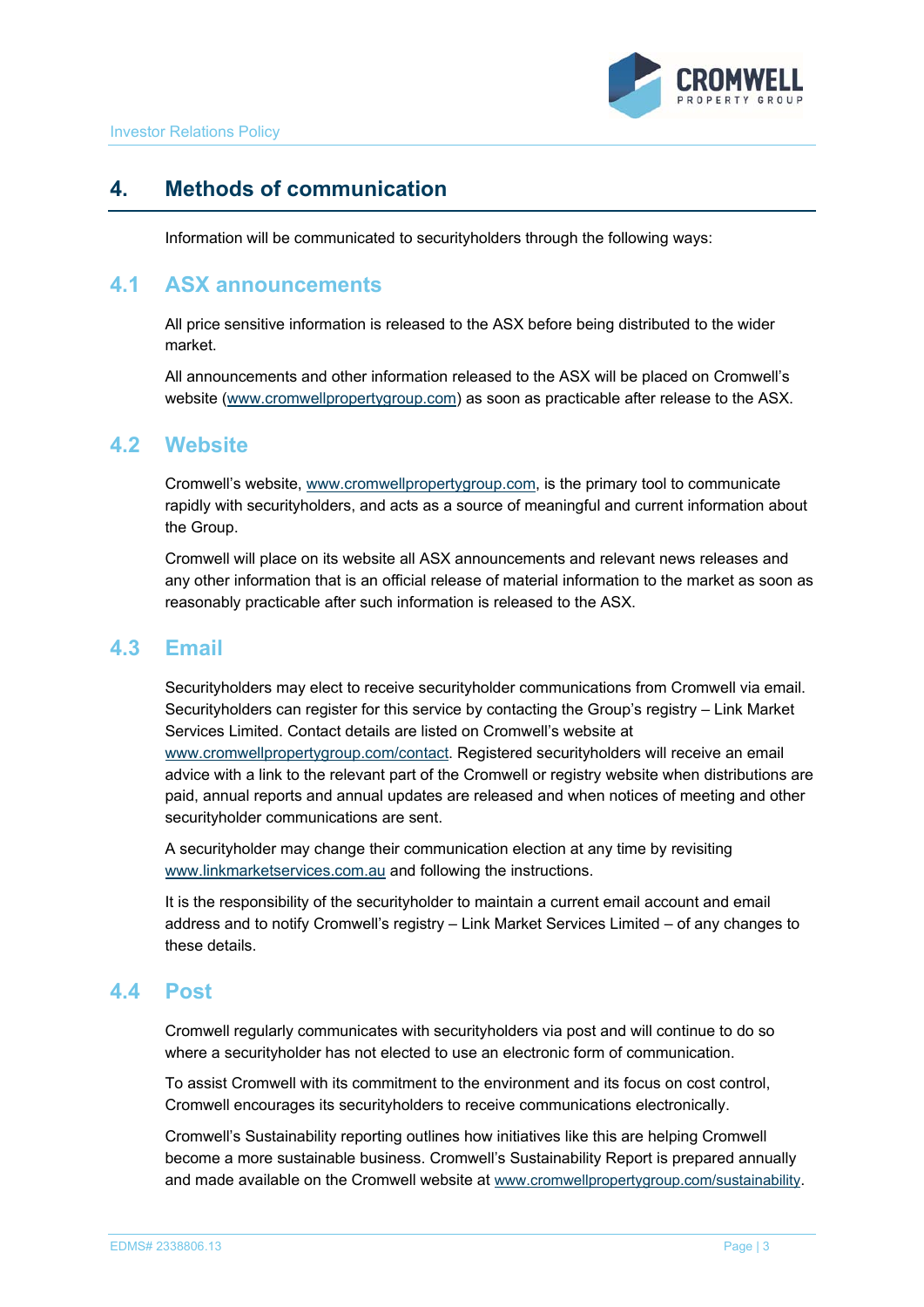#### **4.5 Securityholder meetings**

Cromwell holds an annual general meeting (AGM) of its securityholders each year and general meetings of its securityholders as required. Cromwell provides 'virtual' online participation through a platform provided by Cromwell's registry, Link Market Services Limited, so that securityholders can participate (including asking questions and voting online) if they are unable to attend the meeting in person

#### **4.6 Cromwell's Investor Services Team**

Cromwell's Investor Services Team is primarily retail investor focussed. Investors can contact a Cromwell representative to ask questions or lodge a complaint about Cromwell by calling Cromwell's Investor Services Team on 1300 268 078 (within Australia) or +61 7 3225 7777 (outside Australia) or emailing invest@cromwell.com.au or visiting www.cromwellpropertygroup.com for more information.

Significant comments or concerns raised by investors or their representatives are conveyed to the Board and relevant senior executives.

# **5. Types of communication**

#### **5.1 Price sensitive disclosures**

These relate to any information which may have an influence on the security price of Cromwell and is a requirement of all ASX-listed entities.

#### **5.2 Corporate governance announcements and statutory requirements**

Examples of corporate governance announcements include the corporate governance statement, director interest notices and the issue of new securities.

The financial results for the full year ended 30 June are reported in August each year and the financial results for the half year ended 31 December are reported in February each year. The full year and half year results are announced to the ASX pursuant to the ASX Listing Rules and as required by the Corporations Act.

#### **5.3 Annual Report**

The Annual Report contains key financial information about Cromwell, as well as important operating and corporate information, and will be released via the ASX announcements platform and made available online at www.cromwellpropertygroup.com.

The Annual Report will be available to all securityholders prior to the AGM and within the timeframe set by the Corporations Act.

Cromwell Property Group securityholders can elect (via Cromwell's registry – Link Market Services Limited) to be notified by email when the Annual Report becomes available online.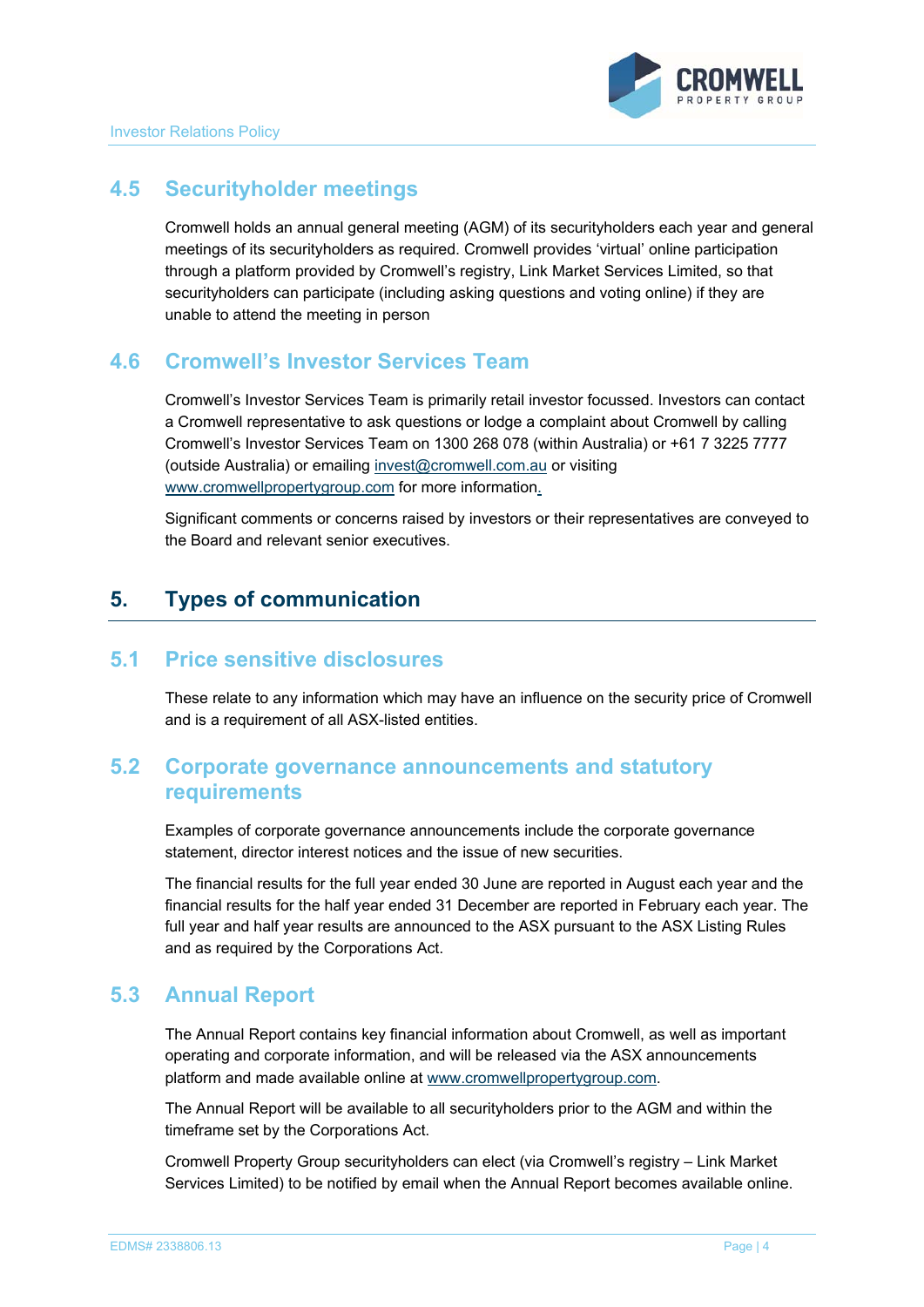

Securityholders do not receive a printed copy of the Annual Report unless an election is made with Cromwell's registry – Link Market Services Limited. If an election is made, the securityholder will receive the printed copy free of charge.

To assist Cromwell with its commitment to sustainability and the environment and its focus on cost control, Cromwell encourages its securityholders to receive communications electronically.

Cromwell's Sustainability reporting outlines how initiatives like this are helping Cromwell become a more sustainable business. Cromwell's Sustainability Report is prepared annually and made available on the Cromwell website at www.cromwellpropertygroup.com/sustainability.

#### **5.4 Insight magazine**

Insight is Cromwell's magazine which is published for securityholders and other stakeholders. Insight is distributed quarterly and features Cromwell's views on the property market, news, education and industry trends. Cromwell also shares its achievements and reports on the progress of each of its investment funds.

Insight is available at www.cromwell.com.au/insights.

#### **5.5 Securityholder meetings**

Cromwell facilitates and encourages participation at meetings of securityholders, whether the AGM or any other general meeting of securityholders.

Cromwell's AGM and any other general meetings are held in Brisbane. At the discretion of the Board, meetings may at times be held at other locations. Securityholder meetings are held during business hours at the Group's registered office in Brisbane, which is accessible by public transport and near paid carparking locations. The notice of meeting invites securityholders to join the Directors for morning tea or afternoon tea (as applicable) after the meeting.

Cromwell provides 'virtual' online participation through a platform provided by Cromwell's registry, Link Market Services Limited, so that securityholders can participate (including asking questions and voting online) if they are unable to attend the meeting in person.

Prior to the meeting, securityholders will be provided with a notice of meeting outlining the resolutions to be voted upon. This will be sent to securityholders in electronic or printed form (as elected) within the timeframe set by the Corporations Act. This material relating to the meeting will be released via the ASX announcements platform and made available on the Cromwell website.

A proxy form, allowing securityholders to appoint a proxy in the event they cannot attend the meeting, will accompany the notice of meeting.

The Chair's address, the CEO's address and the meeting presentation materials will be released to the ASX just prior to the commencement of the meeting and will be made available to securityholders in the same manner as other ASX announcements.

At the AGM, the Chair and the CEO each address the meeting and provide securityholders with an update on the Group's business, governance, financial performance and prospects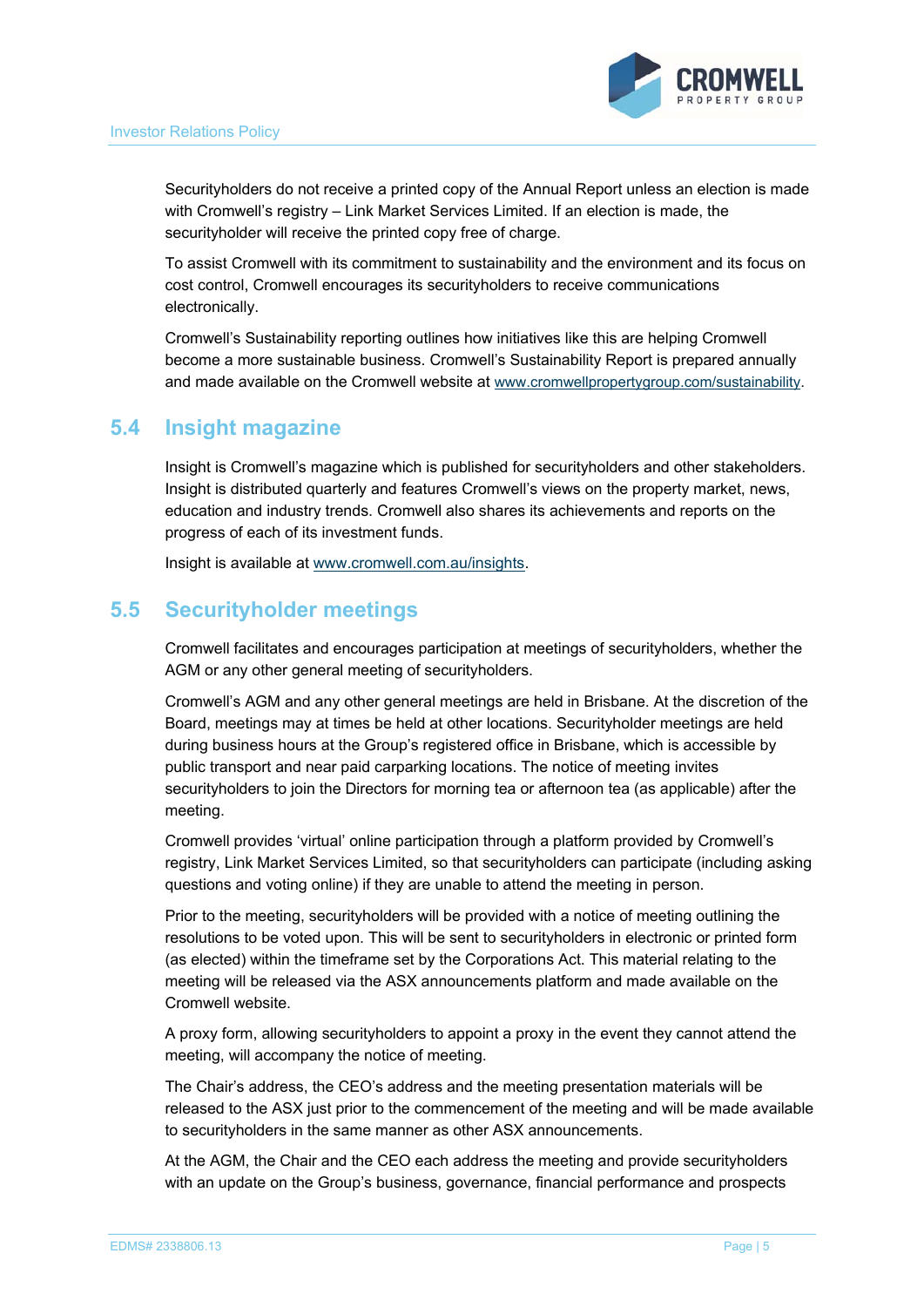

and any areas of concern or interest to the Board and management. Cromwell will also ensure that the external auditor is in attendance to answer any applicable securityholder questions.

Securityholders are encouraged to participate and ask questions at securityholder meetings.

The notice of meeting for the AGM advises that securityholders entitled to cast their vote at the AGM may submit written questions to the auditor relevant to the content of the auditor's report or the conduct of the audit of the annual financial report being considered at the AGM, or otherwise may submit written questions about or comments on the management of the Group. A securityholder wishing to submit a question is asked to submit the question in writing to the Company Secretary up to a week before the AGM. A list of the questions submitted is made available to securityholders attending the AGM at or before the start of the AGM. Where appropriate, these questions and comments are addressed at the meeting by being read out and then responded to at the meeting. At the AGM, the Chair reminds securityholders of the opportunity to ask questions, including questions about or comments on the management of the Group.

At all securityholder meetings, the Chair provides securityholders with an opportunity to ask questions about and discuss the specific resolutions put to the securityholder meeting. All substantive resolutions are decided by a poll.

#### **5.6 Analyst, investor and media briefings**

Analyst and media briefings will generally be conducted at the time of release of half year and full year results. Such briefings may also be conducted at other times throughout the year. Where practicable, such briefings will be recorded. Links to any recording along with any materials distributed will be posted to the Cromwell website as soon as practicable after they are finalised.

Institutional investor meetings, site visits, one-on-one briefings with institutional investors or analysts, and retail investor meetings and roadshows may be held from time to time. At those meetings, Cromwell will not disclose any information that a reasonable person might regard as being price sensitive unless such information has previously been released to the market through the ASX or is otherwise already in the public domain.

#### **5.7 Distribution statements**

Securityholders will receive statements each quarter outlining their distribution entitlement.

#### **5.8 Sustainability Report**

Cromwell's Sustainability Report is prepared annually and made available on the Cromwell website at www.cromwellpropertygroup.com/sustainability.

#### **5.9 Annual securityholder survey**

Each year, Cromwell surveys a random sample of retail securityholders to seek their feedback on the performance of Cromwell. This survey is conducted online and participation is voluntary. A summary of the results is published in the Sustainability Report and feedback is used to continually improve the operation of the business.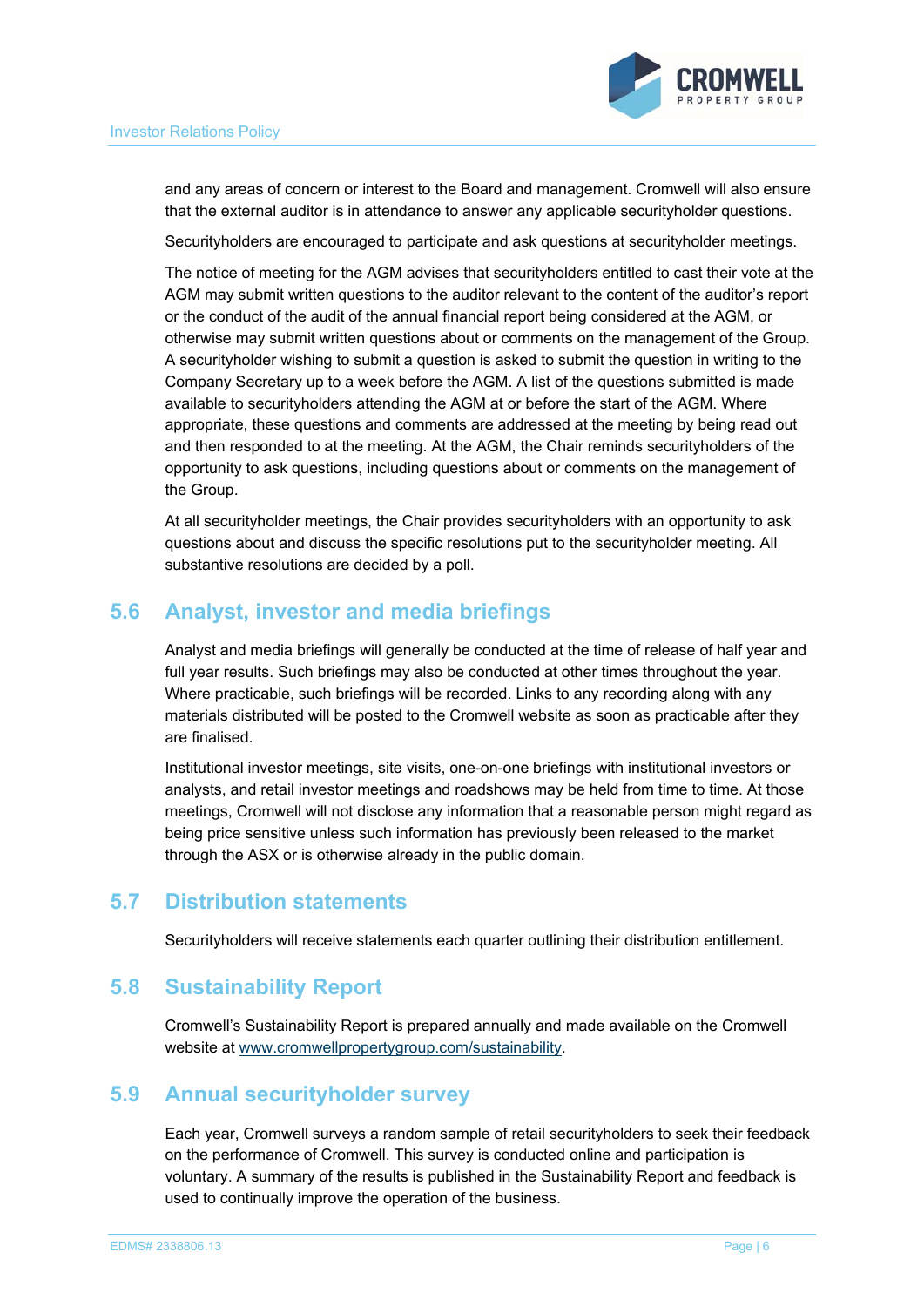

Cromwell utilises this survey to engage with securityholders – a key stakeholder group – about their expectations about Cromwell's economic, social and environmental performance. The feedback is used to help strengthen Cromwell's sustainability reporting, ensuring the needs of Cromwell's stakeholders are considered.

# **6. Handling questions / complaints**

#### **6.1 Questions**

Questions from retail securityholders will be handled by Cromwell's Investor Services Team, while institutional securityholder questions will be handled by relevant senior executives.

Where Cromwell's Investor Services Team is not able to answer a question, they will refer the question to the relevant senior executive for the appropriate response for the securityholder.

In responding to questions, Cromwell will ensure that no price sensitive or confidential information is passed on to the securityholder, and all of Cromwell's statutory and ASX responsibilities on information disclosure are maintained.

#### **6.2 Complaints**

Complaints about Cromwell are handled under the Cromwell Complaints Handling Policy available on the Cromwell website at www.cromwellpropertygroup.com.

Cromwell will acknowledge a complaint within 24 hours (or one business day) of receiving it or as soon as practicable. Cromwell will investigate the complaint in an equitable, objective and unbiased manner. Cromwell will typically respond to a complaint within 30 calendar days of receiving the complaint unless the complaint is complex or there are circumstances beyond Cromwell's control which are causing delays.

If the complainant is dissatisfied with Cromwell's decision for the complaint, the complainant may refer the complaint to the Australian Financial Complaints Authority (AFCA), which is an external, independent and impartial ombudsman service of which Cromwell is a member.

# **7. Access to this Policy**

This Policy will be available for viewing on Cromwell's website.

#### **8. Policy breaches**

If an employee or Director breaches this Policy, they may face disciplinary action, including dismissal in serious cases.